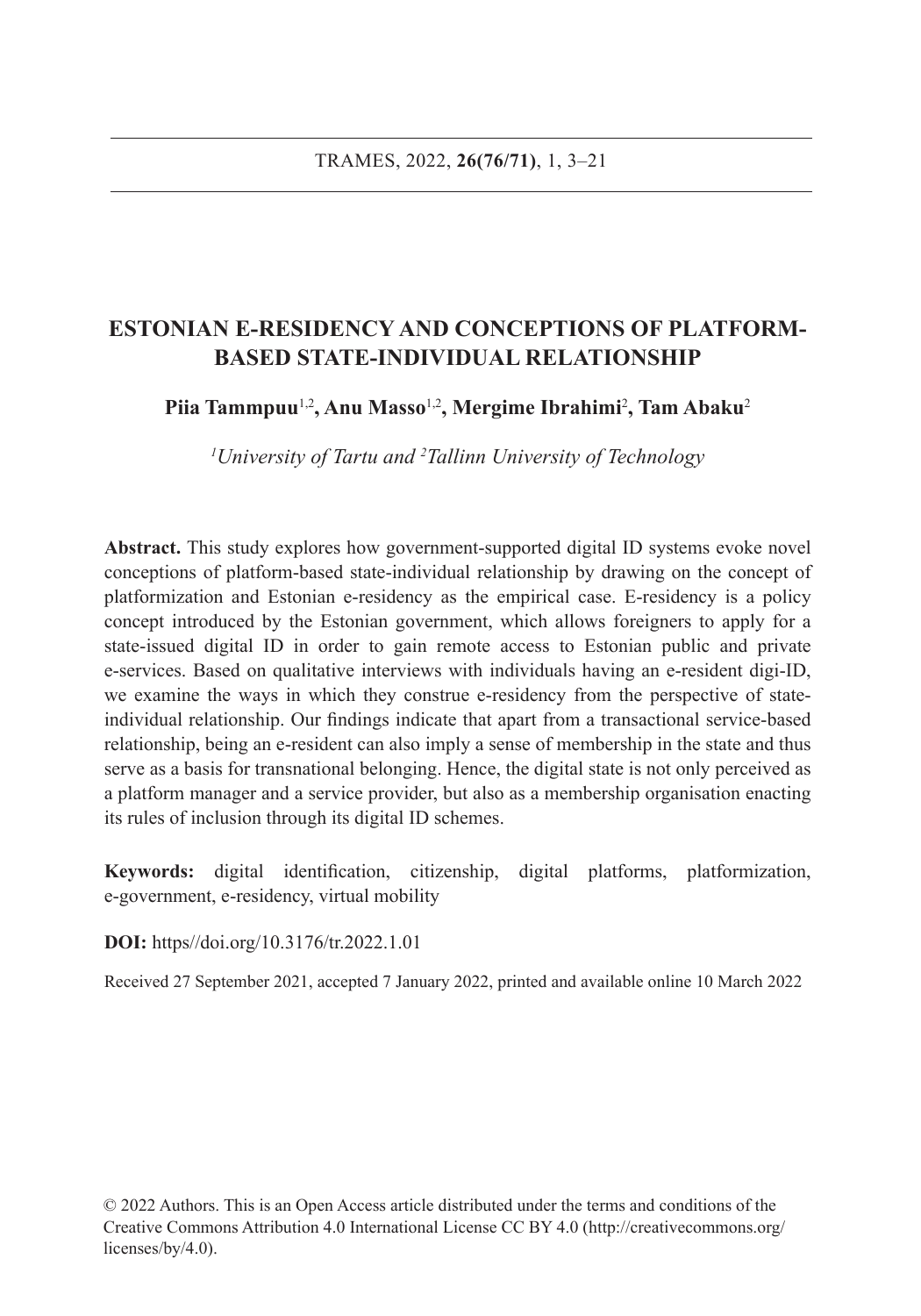## **1. Introduction**

Identification (ID)<sup>1</sup> systems and documents in their various forms, as Chhotray and McConnell (2018) note, have offered valuable insights into the politics of the relationships between individuals and the state (see also Caplan and Torpey 2001, Lyon 2009, Torpey 2018). Accordingly, a growing body of research has been focusing on the implications that developing digital ID technologies and systems have for citizenship and state-individual relationship in general (see, e.g., Bauböck 2018, Chaudhuri 2021, Chaudhuri and König 2018, Hammar 2018, Lips 2013, Lyon 2009, Rao and Nair 2019, Sullivan 2018).

In this study, we aim to explore how government-supported digital ID systems evoke novel conceptions of platform-based state-individual relationship by drawing on the analytical concept of platformization (Poell et al. 2019) and using Estonian e-residency as the empirical case. While modern digital ID systems are deliberately being designed and built as 'platforms' (Lyon 2009), their significance as such has mainly been discussed with respect to their technological architecture and functionality, whereas broader social and cultural implications have been less examined. Besides, the existing studies have mostly applied platformization as a conceptual tool to capture institutional effects that digital platforms have at macro level. However, in our study we intend to consider how the processes of platformization also play out dynamically at macro *and* micro level by analysing how digital ID platforms contribute to the reconfiguration of state-individual relationship and how these emerging reconfigurations are in turn being perceived and experienced by individuals involved in them.

E-residency, or 'electronic residency', is a policy concept and a digital service platform launched by the Estonian government in 2014, which allows foreign nationals to apply for a state-issued digital ID document, the e-resident's digi-ID, in order to gain remote access to the digital infrastructure and services provided by Estonian public and private sector (e-Residency 2.0 2018). While national ID systems generally include only citizens or resident-population of the country, Estonian e-residency is the first initiative for a state to issue a digital ID to individuals with no direct relationship to the country (Gelb and Metz 2018), and independent of their socio-economic status, nationality and residency. In this regard, being an 'electronic resident' in a country and having certain entitlements as a result of this can be seen as a supplementary state-granted status besides one's citizenship and legal residency (De Filippi 2018, Drechsler 2018, Orgad 2018). Furthermore, Estonian e-residency has been argued to challenge existing understandings of membership in and spatiality of the state by performing as a novel form of digital inclusion and globally extending the reach of a nation-state through its digital ID infrastructure and e-services (e-Residency 2.0 2018, Kotka et al. 2015, Orgad 2018, Sullivan 2018, Tammpuu and Masso 2018). Given that Estonian e-residency has also turned into a

<sup>1</sup> In this paper, we use the terms 'digital identity' and 'digital identification' synonymously with 'electronic identity' and 'electronic identification.' The acronym ID is equally applied for terms 'identity' and 'identification' and 'identity/ identification document.'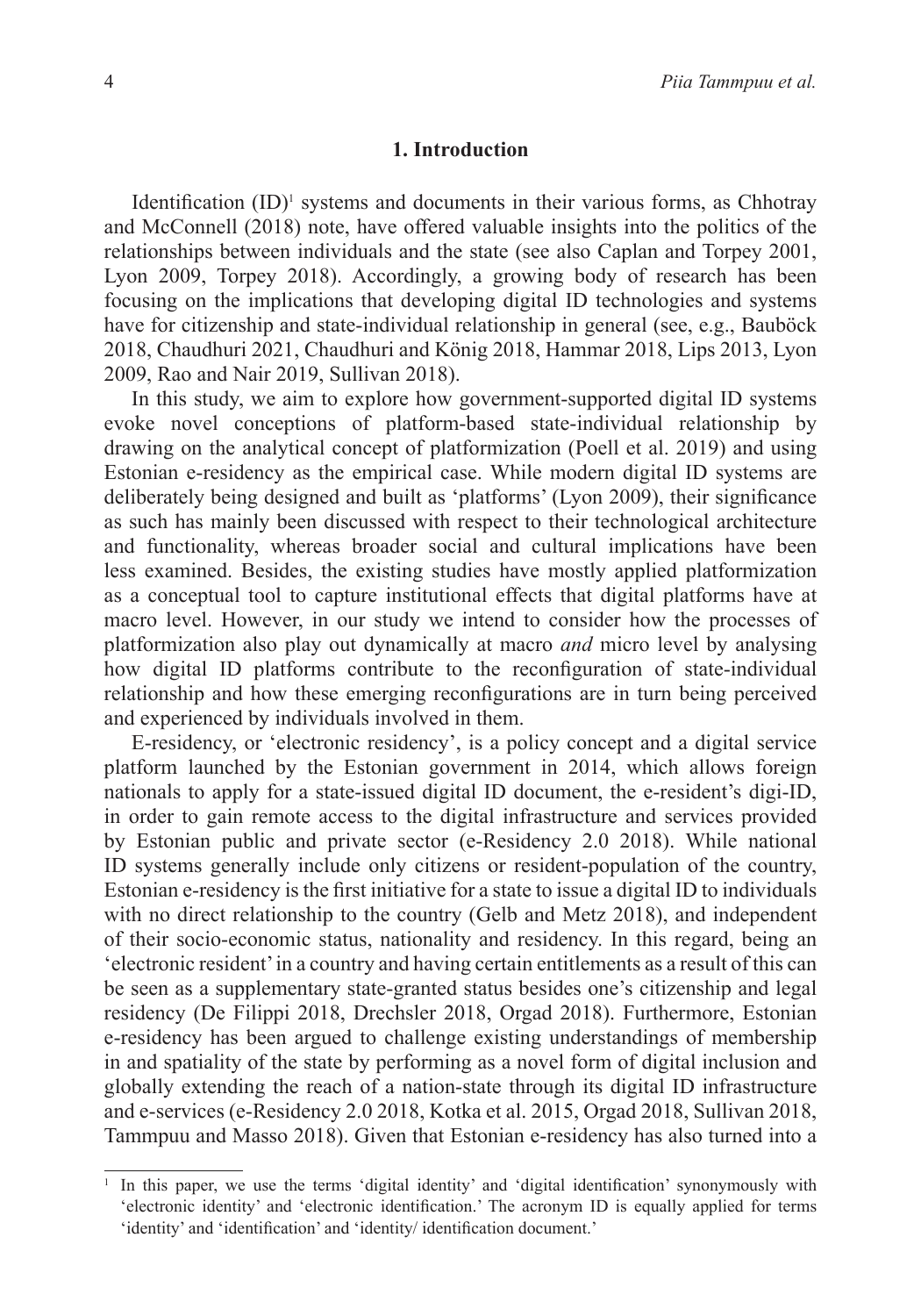model which has been taken up by other governments launching similar e-residency programmes<sup>2</sup>, makes it further an exemplary case for study in these respects.

Previous studies have mainly considered the ways in which Estonian e-residency has been conceptualised and communicated as a policy instrument (Kotka et al. 2015, Orgad 2018, Tammpuu and Masso 2018) and discussed its legal implications (Kerikmäe and Särav 2015, Sullivan 2018, Sullivan and Burger 2017). In this study, we focus on how e-residency is understood and experienced by e-residents, that is, by persons who have been issued an e-resident's digi-ID by the Estonian state. Drawing on a qualitative analysis of 25 semi-structured in-depth interviews with e-residents from different nationalities<sup>3</sup>, we examine how they perceive their status as electronic residents in Estonia and the ways in which they construe the concept of e-residency from the perspective of state-individual relationship. Here we are particularly interested in how their personal perceptions are shaped by the discursive positioning Estonian e-residency as a 'platform' (e-Residency 2.0 2018) and broader processes of platformization. With our study we thus seek to respond to the call to make the emerging field of platform studies, with its main foci on big commercial tech platforms operating across global and regional scales, more sensitive both to the variety of different types of platforms, as well as to the local contexts, cultural practices and imaginations within which these platforms work (De Kloet et al. 2019).

# **2. Analysing the state-individual relationship through ID systems and documents**

ID systems and documents have been central to state-building and citizen-making activities by identifying who is included (and excluded) in membership terms, and who may make legitimate claims to the rights and benefits of that membership (Hammar 2018, Torpey 2018). By regulating and enabling access to a wide range of benefits and resources, including movements within and across state borders, they can enable and disable, empower and deprive, emancipate and repress both individuals and groups (Caplan and Torpey 2001, Lyon 2009). As long as the possession of an officially recognized ID can significantly shape an individual's access to various spaces and socio-economic opportunities, people also remain dependent on states to obtain such IDs (Torpey 2018).

For the aforementioned reasons, state-issued IDs have also turned into political currency that can be traded, sold and bought (Chhotray and McConnell 2018). An example of this is the commodification and marketization of citizenship (Bauböck 2018, Joppke 2018, Shachar 2018) where states strategically offer their passports, but also residence permits and visas through special citizenship-by-investment schemes, golden residence programmes and visa-free schemes in order to attract either investments or talents or both. From an individual's perspective, the possession of

<sup>&</sup>lt;sup>2</sup> Among the countries that have initiated similar e-residency programmes are, for example, Lithuania, Portugal, and Azerbaijan.

<sup>&</sup>lt;sup>3</sup> In this paper, we use the terms 'nationality' and 'citizenship' synonymously, with both referring to the formal status of state membership.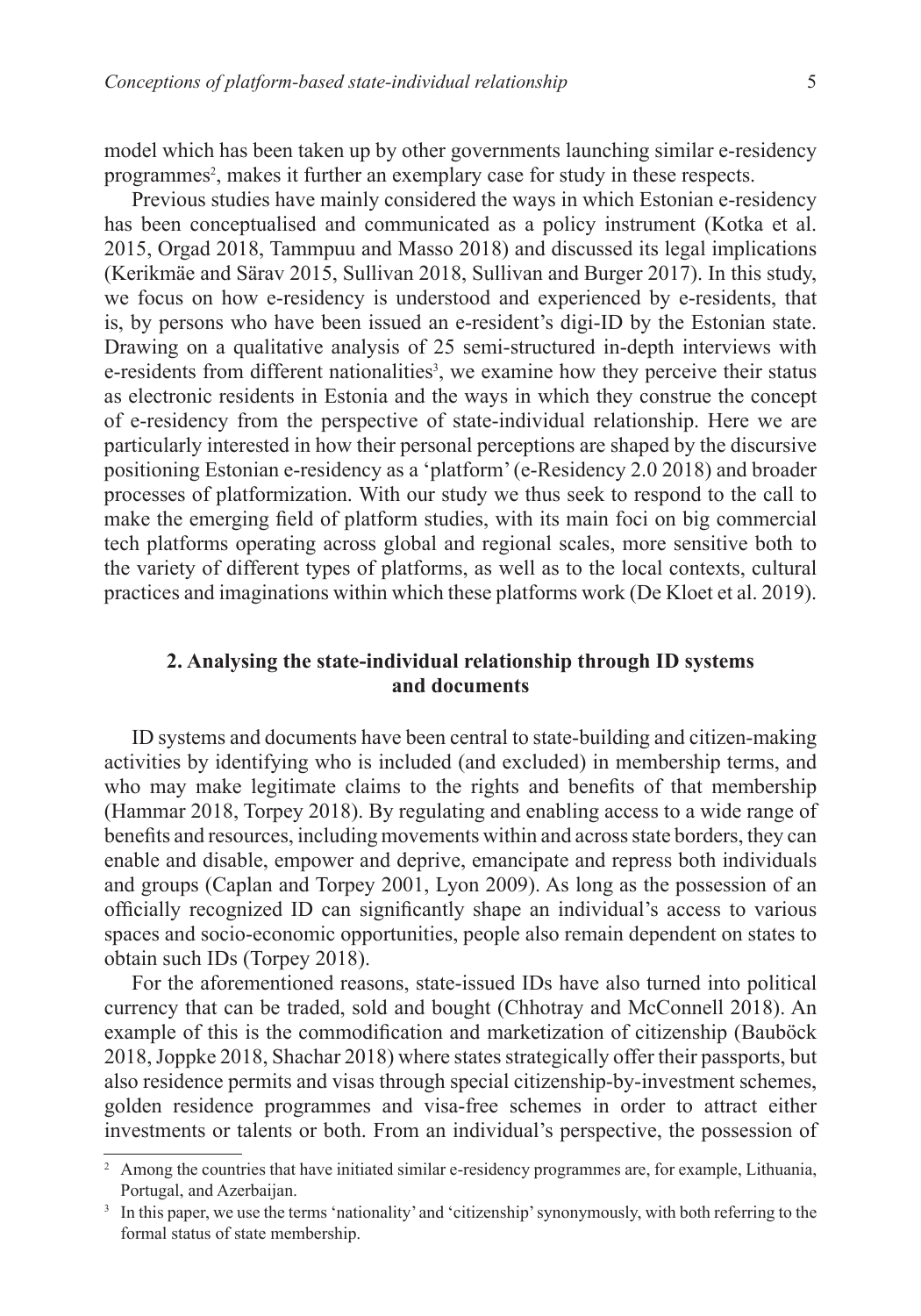multiple passports, or other state-issued IDs, can likewise be part of one's personal strategy of capital accumulation, as Ong (1999) has argued with her concept of flexible citizenship. Ong's concept points here to the ways in which individuals respond fluidly and opportunistically to changing political, economic, cultural, and social situations while navigating within and between transnational spaces in order to reduce their uncertainties and optimize their opportunities and benefits (see also Cottrell Studemeyer 2015). While (national) citizenship has become emblematic of mobility rights and the opportunities for global mobility are valued more than ever, such strategically considered acquisitions of (national) citizenship(s) are also argued to be on the rise (Harpaz and Mateo 2018).

However, besides their instrumental value, state-issued IDs can be sources of pride, dignity and self-esteem; or, on the contrary, as badges of disgrace and inferiority, and thus also carry symbolic and affective values for their holders (Chhotray and McConnell 2018, Tammpuu 2019). For example, in the case of transmigrant groups, as Pogonyi (2019) has shown, the passport can equally serve as means of identity management and ethnic boundary making, which is not obtained only for instrumental purposes but in order to assert one's national belonging and ethnic distinctiveness.

Hence, the processes of issuing and obtaining ID documents can lead to the assertion of very different models and experiences of citizenship and membership in a state or states. The analysis of government-supported ID systems and documents can respectively provide valuable insights into the ways in which individuals and groups negotiate their relationship with a state or states (Chhotray and McConnell 2018, Hammar 2018, Lyon 2009, Martin and Taylor 2021).

The implications of ID systems and documents are tightly related to their materiality, which affects the distribution and accessibility of different kinds of IDs, as well as their affordances and uses from both the perspectives of their issuers and holders (Hammer 2018). The shift toward digital societies and economies has created new challenges for ID technologies and systems, such as how to identify participants for remote transactions (Gelb and Metz 2018). As both private sector and government organisations have been moving their services online, the requirement to use digital ID for various online transactions has also tremendously increased (Sullivan 2018). Intensified modes of international mobility, at the same time, have brought along the need for portable and interoperable ID solutions (Gelb and Metz 2018, Lyon 2009, Sullivan 2018). Consequently, the availability and accessibility of trustworthy and multifunctional digital ID solutions has become essential in shaping citizens' opportunities to participate in the digital society and market, within as well as across the state borders (Sullivan 2018, Tammpuu and Masso 2019).

In this respect, the view of a digital ID as an 'Internet passport' or 'e-passport' pointedly illustrates its significance and critical role in the contemporary digital societies, which not only includes identification of a person but also authenticated access to different kinds of digital transactions and resources (Van Dijck and Jacobs 2020). Since states generally issue an official digital ID only to their citizens or resident populations, such e-passports can be seen, on the one hand, as digital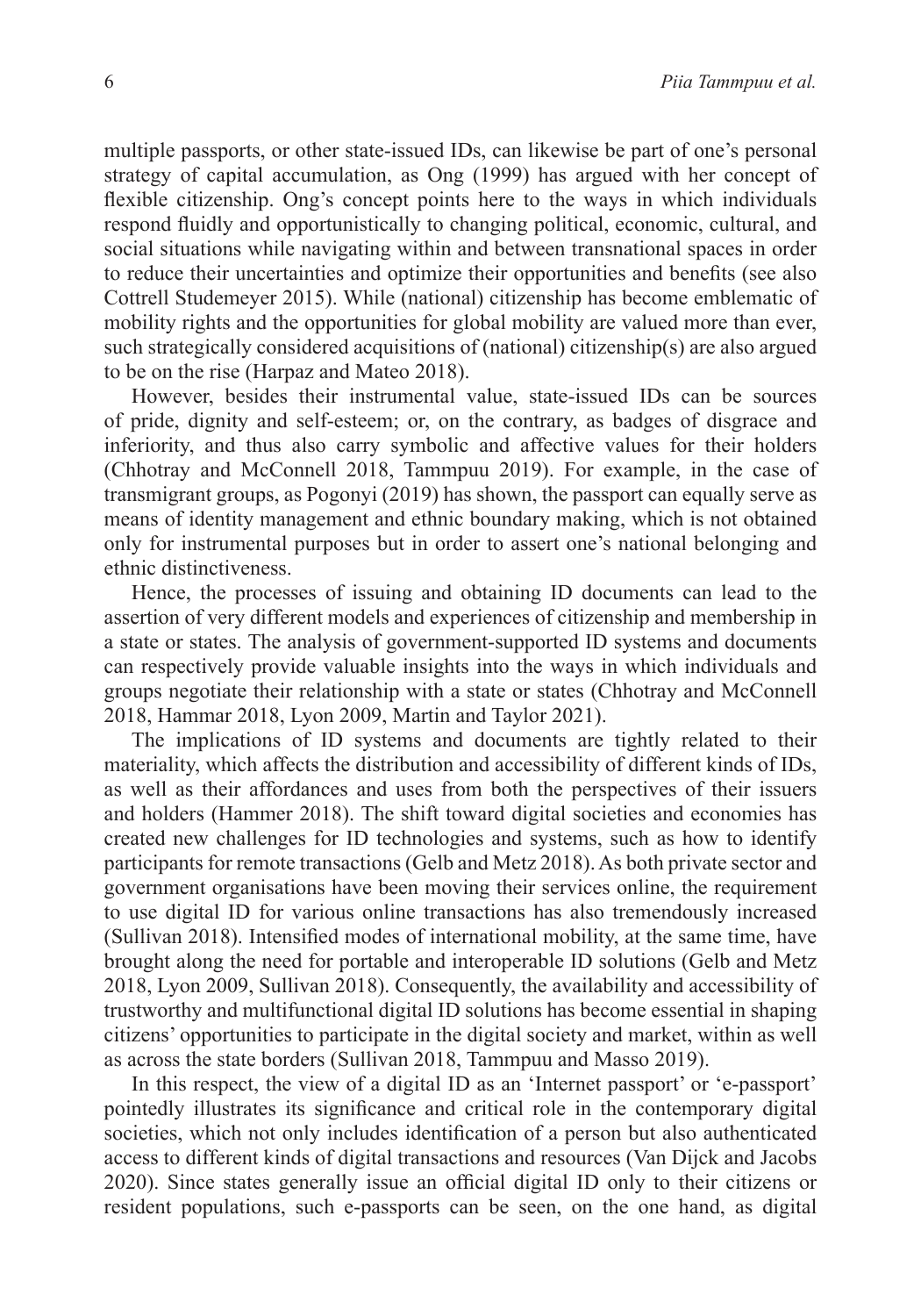extensions of the existing citizen and resident entitlements. At the same time, digital IDs can also reconfigure the existing state-citizen relationship in terms of how states and citizens interact with each other, as well as regarding the ways in which the roles of state and the citizen are being re-conceptualised and re-imagined (Chaudhuri 2021, Masiero and Shakthi 2020, Rao and Nair 2019, Sarkar 2014). These changes, as we will suggest in the following section, can be considered through the analytical prism of platformization.

# **3. The implications of digital ID systems as 'platforms' for the state-individual relationship**

The studies dealing with digital ID systems as 'platforms' tend to accentuate certain aspects and meanings of the platform as a term and a concept. For instance, a digital ID system can be considered as a platform primarily with regard to its technological architecture on which different applications and services can be built (Lyon 2009), as well as in terms of its role as an intermediary regulating and enabling access to various services and benefits (Masiero and Shakthi 2020). Also, by serving as entrance points for many other services, digital ID services are listed among the key infrastructural services in the platform society, which form an inextricable part of a platform ecosystem (Van Dijck and Jacobs 2020, Van Dijck et al. 2018).

In the literature on digital ID platforms, a much-discussed example is *Aadhaar*, the Indian ID platform and the world's largest biometrics-based ID system, which aims to give every Indian resident a unique ID number that is linked to his/her demographic and biometric data. Existing research has shown how Aadhaar is being turned into an intermediary for services in India, whereby having an 'Aadhaar number' and being enrolled in the programme becomes a prerequisite for access to different kinds of welfare and financial services (Bhatia and Bhabha 2017, Gelb and Metz 2018, Masiero and Shakthi 2020). Besides, a number of recent studies have examined the emerging social practices and imaginaries around the Aadhaar programme as indicative of the changing state-individual relationship. For example, according to Chaudhuri and König (2018), Aadhaar marks a new citizenship regime in India, which aims to turn citizens into 'economically empowered customers'. Similar conclusions have been drawn by Sarkar (2014) who argues that Aadhaar involves the reimagining the state-citizen relations as a series of transactions in which individuals appear primarily as beneficiaries or consumers rather than citizens or residents. In this regard, Aadhaar is seen to represent a re-imagining of 'the state as a platform', which, rather than functioning as a 'protector', becomes primarily a 'service provider' for citizens reconfigured at once as 'customers' (Rao and Nair 2019). With such reorientation of the state towards a market logic, Aadhaar is claimed to carry the potential "to profoundly redefine the relationship between the state and its subjects in starkly transactional terms" (Masiero and Shakthi 2020: 2).

The above-described implications attributed to Aadhaar can accordingly be seen as instances of platformization. We draw here on the definition suggested by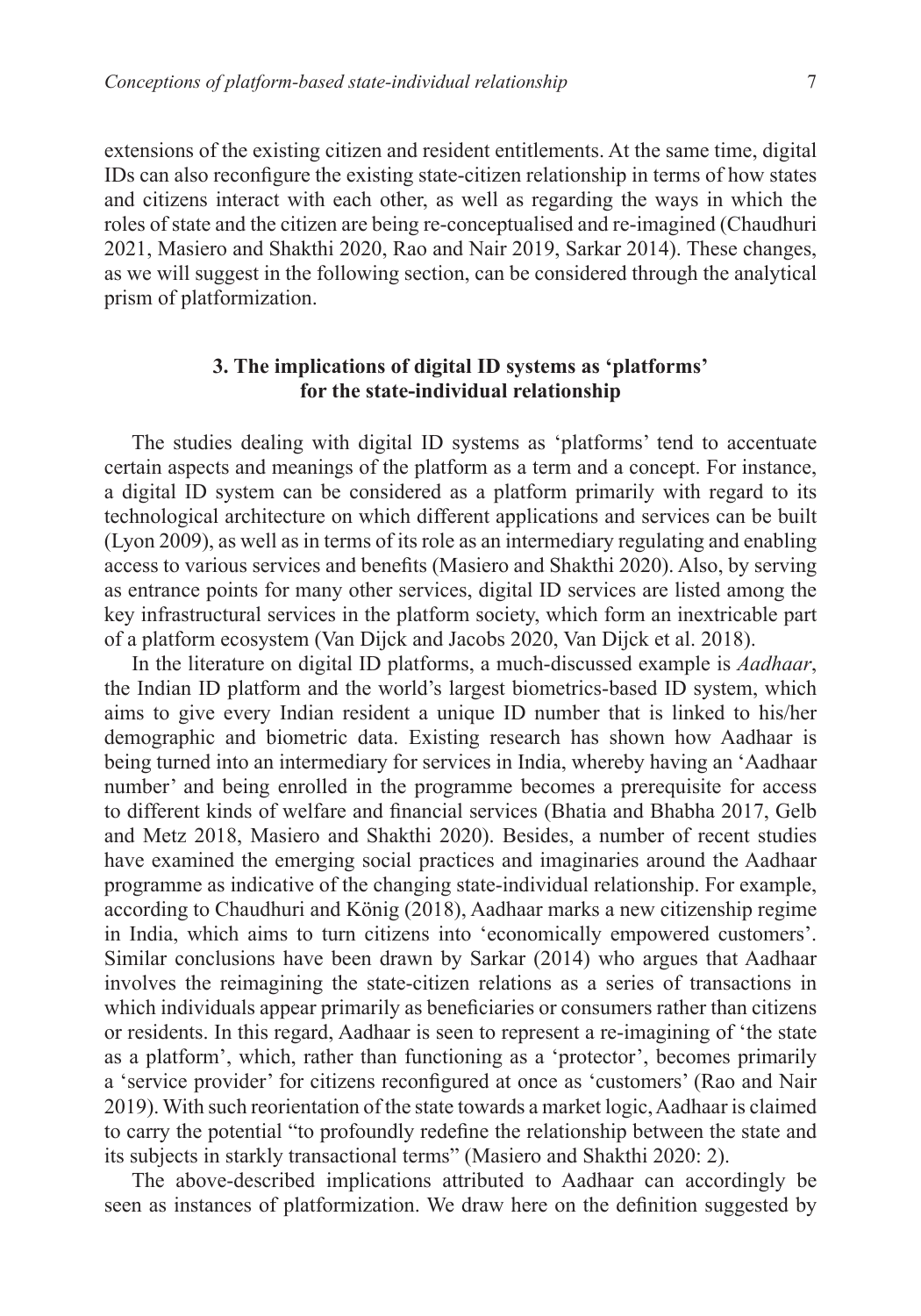Poell et al. (2019: 1), according to whom platformization can be understood as the "penetration of infrastructures, economic processes and governmental frameworks of digital platforms in different economic sectors and spheres of life, as well as the reorganisation of cultural practices and imaginations around these platforms". As an analytical concept, platformization thus highlights the ways that platform infrastructures, economic models, and discourses are performative (Van Dijck et al. 2018), that is, constitutive of social action and evoking social change. Hence, the analysis of platformization does not concern just the dynamics of digital platforms and how they work but also the ideological premises on which they function, as well as the social implications of their operation (Van Dijck et al. 2018). Also, as seen from the definition above and equally emphasized by Poell et al. (2019), platformization as a meta-process involves both macro-level and micro-level transformations, as well as the mutual dynamics between the two.

While Aadhaar has offered important insights into the ways in which a national digital ID platform reshapes relations between the state and its citizens or residents, Estonian e-residency serves as a unique case to study how a government-supported digital ID system is further designed into a 'service platform' to 'digitally connect' foreigners with a state through its digital ID infrastructure and e-services. Though our empirical analysis is focused on e-residents' personal understandings and perceptions of the concept, we first explain the technological and institutional foundations of the Estonian e-residency programme and comment its policy frames and objectives.

### **4. The premises and promises of Estonian e-residency**

Estonian e-residency largely builds on and takes advantage of the widely acknowledged advancements of the Estonian government in building a digital society and the global reputation of the country as a digital innovator (Drechsler 2019, Tammpuu and Masso 2018). In the literature on digital transformations, Estonia has been put forward as a model case of effective e-government, digital governance and as the 'e-ID pioneer' (Gelb and Metz 2018, Kalvet 2012, Kattel and Mergel 2019, World Bank Group 2016). As Kattel and Mergel (2019: 154) argue, at the core of Estonia's digital transformation has been the idea of a "digital citizen who accesses public and private services through a digital platform that ensures the interoperability of diverse and decentralized information systems". This idea has been accomplished, on the one hand, by X-Road (*X-tee*), the data exchange layer between decentralised state information systems and registers, which was put into operation in 2001 and formed the infrastructural foundation for the development of public as well as private e-services. Two decades later, almost all governmental services in Estonia are online, which gives the country also a leading position in Europe in digital public services according to Digital Economy and Service Index (Kattel and Mergel 2019). The national digital ID system as another foundational pillar was launched approximately at the same time, with the first ID card issued in 2002. Today, the ID-card is a mandatory identity document for Estonian citizens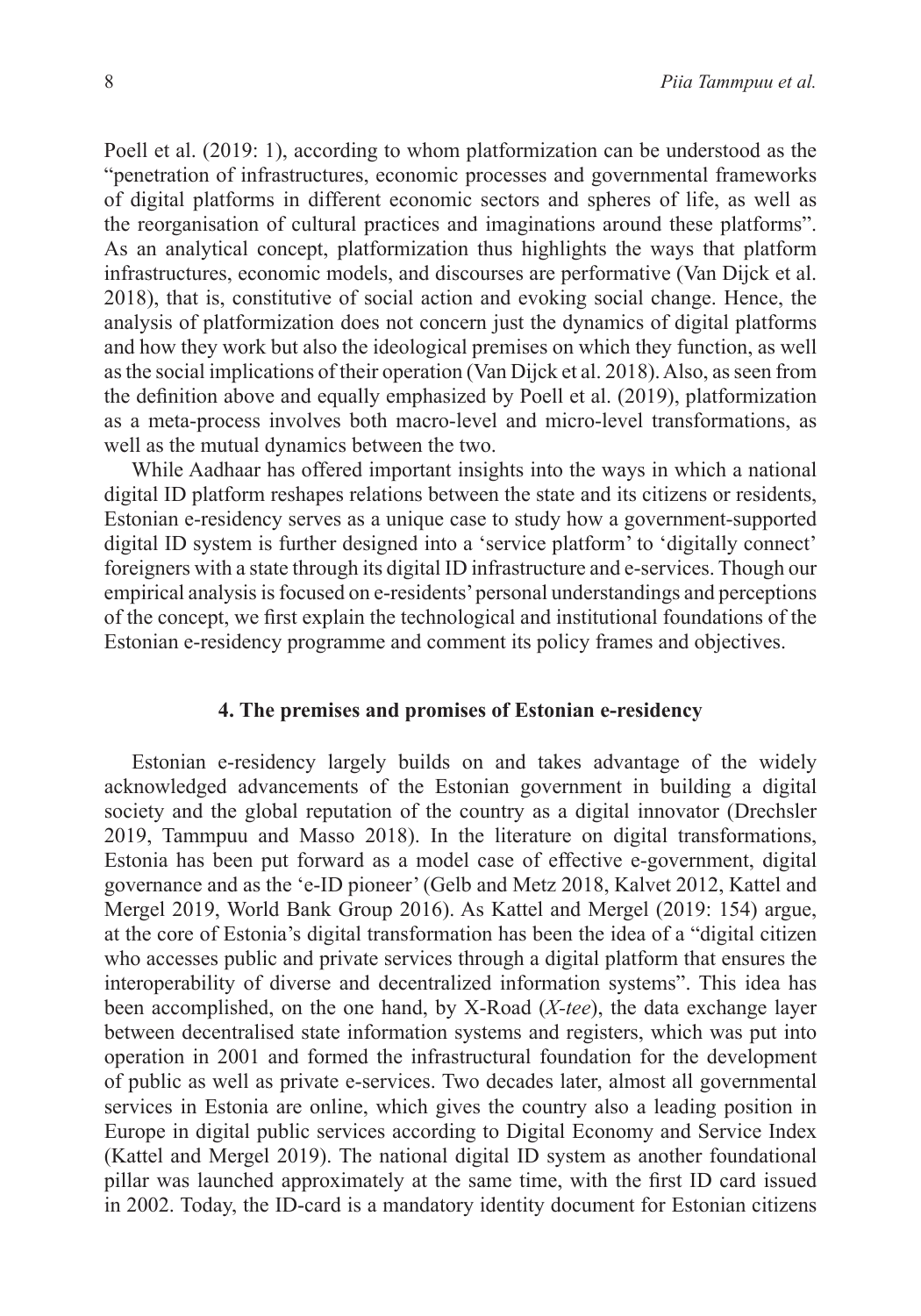aged 15 and more, as well as for the EU citizens permanently residing in Estonia. With their ID card, Estonian citizens can access virtually all public services online through a government-portal and perform numerous digital transactions, including to electronically sign documents and to e-vote over the Internet both in parliamentary and municipality elections (Gelb and Metz 2018, Kattel and Mergel 2019, World Bank Group 2016).

The concept of e-residency takes the aforementioned idea of a digital citizen accessing public and private e-services through a digital platform further to the global level by combining Estonia's digital ID infrastructure, competencies and national aspirations for economic growth with a global demand for internationally operable digital ID solutions and e-services. A major premise underlying the idea of e-residency concerns here an overall shift in the government-citizen relationship, namely that the geographical location of public service consumption is becoming less relevant, as citizens can use an e-government service from any location as long as they have access to Internet (Lips 2013). Accordingly, the main purpose of e-residency has been to give foreign nationals a remote access to Estonian public and private e-services via a government-supported digital ID credential, the e-resident's digi-ID card, on similar bases with Estonian citizens and residents. The implementation of the idea, however, has mainly been driven by an economic rationale – to enlarge the national economy by offering foreign nationals the opportunity to electronically register a company to Estonia and manage it remotely, which in turn would stimulate the development e-services and bring economic revenue to the state (e-Residency 2.0 2018).

Furthermore, given Estonia's membership in the European Union (EU) and the EU regulation on electronic identification and trust services for electronic transactions (eIDAS), which obliges EU member states to mutually recognize their digi-IDs, Estonian e-residency is also aimed to facilitate access to the EU digital market and services (Sullivan 2018). However, since the functionality of the e-resident's digi-ID is limited only to the electronic environment, being an Estonian e-resident does not grant a person the right of entry and residence either in Estonia or in the EU. Nevertheless, by offering modes of the Internet-based virtual mobility (Kellerman 2016, Taipale 2013), e-residency has been suggested to serve as certain alternative to migration and physical cross-border movement, especially in the case of nationals otherwise restricted from international mobility (Tammpuu and Masso 2019).

The idea of e-residency as a 'platform' which provides global access to Estonian e-services draws, on the one hand, on the vision of 'the government-as-a-platform' (O'Reilly 2011), which calls to apply a 'platform thinking' to government technology projects and envisions the role of the government thereby as that of a 'platform provider' and a 'marketplace manager'. Besides, e-residency epitomizes what Taavi Kotka, the former government Chief Information Officer and one of the key founders of the e-residency programme, has described as 'the country-as-a-service' – the idea of turning a digitalized nation-state into a 'marketplace' whose services can be sold and consumed across its borders (Kotka 2016).

However, despite the economic foci, the ways of conceptualising and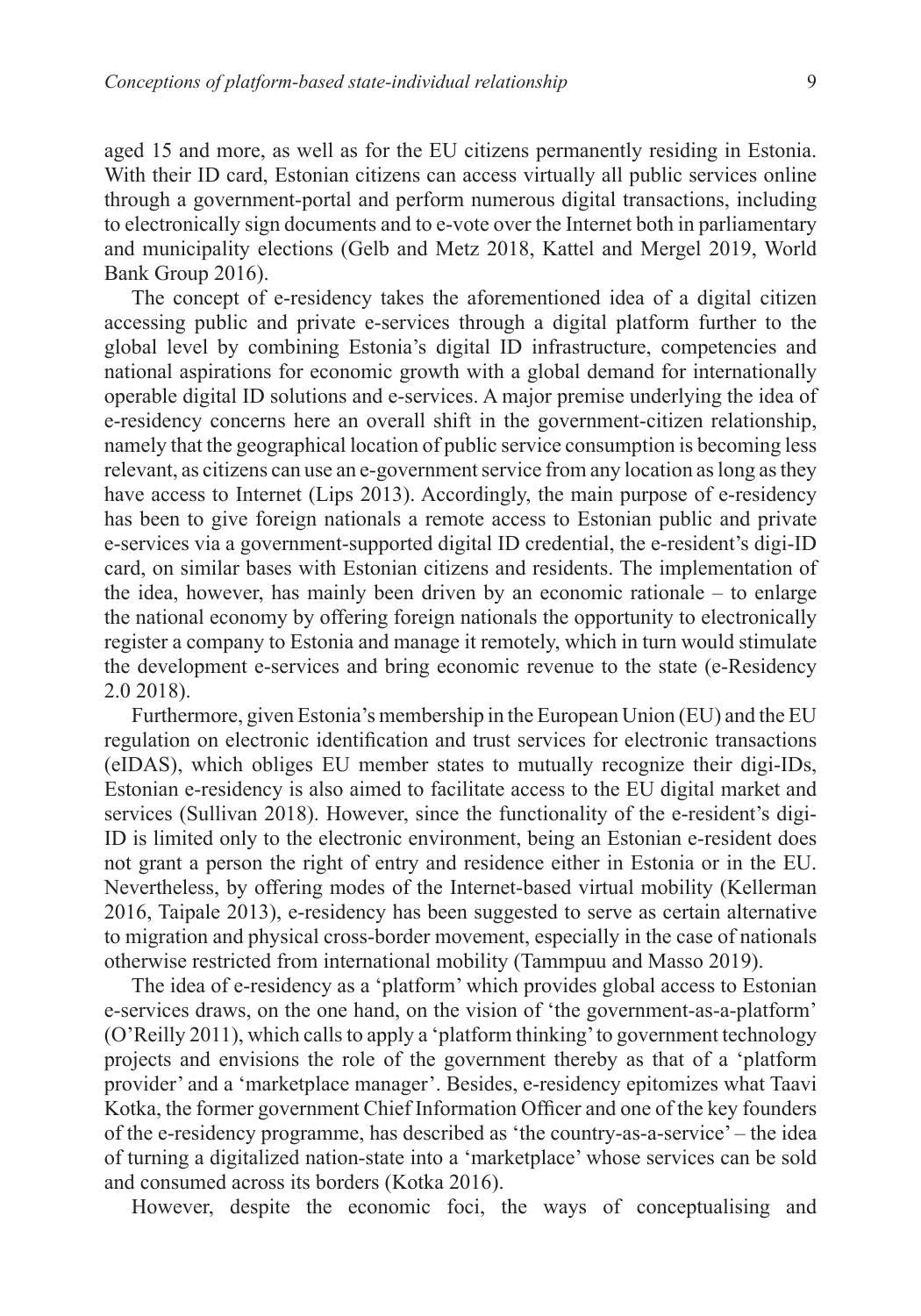communicating e-residency have combined rather different discursive frames and positioning of the concept. At strategic policy level, the e-residency programme has been envisaged, on the one hand, to operate as a multi-purpose 'platform', which is supposed to simultaneously function as a 'marketplace' for exporting and as a 'store' for accessing services offered by the Estonian public and private sector (e-Residency 2.0 2018). 'The new digital nation' as the headline of the government website of e-residency, at the same time, also deploys political terms and categories for presenting the concept (Republic of Estonia. e-Residency 2021). The factsheet on e-residency published on the same website (Factsheet on e-Residency 2017), for example, promises 'global citizens' an inclusion into a 'borderless digital nation' through a 'globally accessible platform': "Estonia is creating a new borderless digital nation for global citizens […] where no one is held back from their entrepreneurial potential. E-residency is a transnational government-issued digital identity that anyone in the world can apply for and then gain access to a platform built on inclusion, legitimacy and transparency." In the same vein, the marketing of the e-residency programme has, since its very beginning, overtly highlighted the inclusiveness and openness of the concept (Tammpuu and Masso 2018). In this respect, the public presentation of the concept has also suggested a more participatory mode of involvement in the Estonian digital state and society beyond the mere access to e-services.

As of December 2021, ca 85 000 persons had joined the e-residency initiative altogether since its official launch in December 2014<sup>4</sup> (Republic of Estonia. e-Residency 2021). Although the programme has succeeded to have a global reach, the adoption of e-residency has been highly uneven in geopolitical terms, as the majority of applicants have been from digitally and economically advanced countries and regions (Tammpuu and Masso 2019). Besides business-related motives, such as to run a location-independent business and register one's business to Estonia, the reasons for becoming an e-resident also include other kinds of professional needs or personal connections with Estonia. Approximately 10 percent of applicants have described themselves just as 'fans of e-residency', thus having a general rather than instrumental interest in the programme. However, as the main target group of the programme have been entrepreneurs, the applicants of e-residency have been predominantly male, thus representing the overall gender bias in that field globally (Republic of Estonia. e-Residency 2021).

# **5. Methods and data**

The empirical data analysed in this study was collected through semi-structured personal interviews conducted with Estonian e-residents, that is, with individuals who have been issued an e-resident digi-ID by the Estonian state. The sample of interviewees was compiled according to purposeful sampling strategy (Suri 2011) with an aim to include participants from different nationalities and geographic

<sup>4</sup> At the time of writing this paper, real time statistics on applications and holders of an e-resident's digi-ID are publicly available on the government website of e-residency <https://e-resident.gov.ee/ dashboard/>.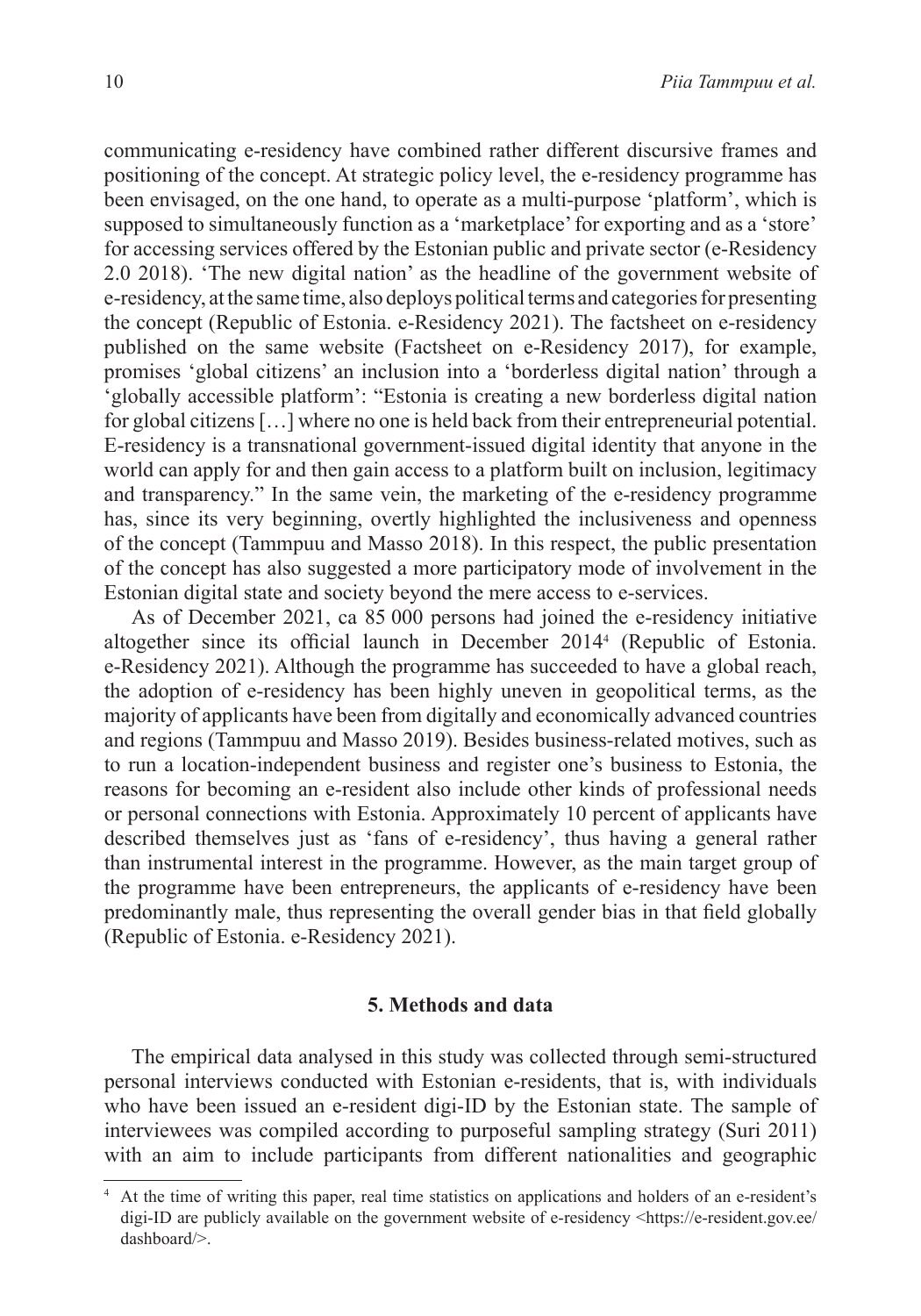regions, including both EU nationals as well as third-country nationals, and with different personal motives (e.g., instrumental, business-related motives *vs* noninstrumental motives and interests) for applying for an e-resident digi-ID. To reach out potential interviewees a special call for participation was posted in a private Facebook discussion group 'e-residents of Estonia', which connects both e-residents and people interested in Estonian e-residency in general. Besides, personal invitations were sent to concrete persons who had publicly presented themselves as e-residents and had actively participated (e.g., posted, commented) in this group. In addition, potential interviewees who had publicly revealed their status as an e-resident on different kinds of (social) media sites and platforms (e.g., LinkedIn, Twitter, personal blogs etc.) were also personally contacted either via e-mail or through social media accounts. These modes of recruitment were in turn combined with snowball sampling, where interviewees were asked to suggest other potential interviewees. As a result of these recruitment techniques, 25 participants (23 males, 2 females) were selected for an interview, whose motivational and national profiles correspond to the overall structure of e-residents in these respects. The interviews were carried out between March 2019 and October 2020.

Given participants' geographically dispersed places of residence, all interviews were conducted online via audio or video-enabled channels such as Skype, Google, Facebook (video) Messenger or Facetime. The primary focus of interviews was on individual rationales for be(com)ing an e-resident, personal experiences and evaluations of the concept regarding its advantages and limitations, and understandings of one's status as an e-resident in Estonia. Each interview was approximately 1–1.5 hours long. All interviews were recorded under the consent of the interviewee and transcribed word-by-word. All interviews were originally conducted in English.

For the analysis of the collected interview data, we used the thematic analysis as the main method (Braun and Clarke 2006). We started our analysis with a close reading of the interview transcripts and inductive coding, focusing not only on thematic aspects *what* participants talked about (e.g., their personal motives for becoming an e-resident, their ways of positioning themselves as e-residents vis-à-vis the Estonian state, etc.) but also on *how* they talked about these aspects, for example, what kind of rhetorical devices they deployed to make their arguments and what kind of reasoning they used in their talk. The first coding was followed by further systematization and organization of initial codes around emerging themes and subthemes. In this process, initial codes were also revised and refined or merged where appropriate in order to better structure the identified themes. For the coding and analysis of the interview data, the qualitative data analysis software MAXQDA was used and combined with manual coding techniques (Kuckartz and Rädiker 2019).

The findings presented in this article are illustrated with typical extracts from the interview transcripts. Given the fact that many interviewees were not native speakers of English, the extracts are edited to the extent to ensure their comprehensibility. To ensure the anonymity and confidentiality of the study participants, only numeric acronyms (eR1 … eR25) are used and no socio-demographic or other personal or contextual data besides participants' nationality (citizenship) are presented in the analysis.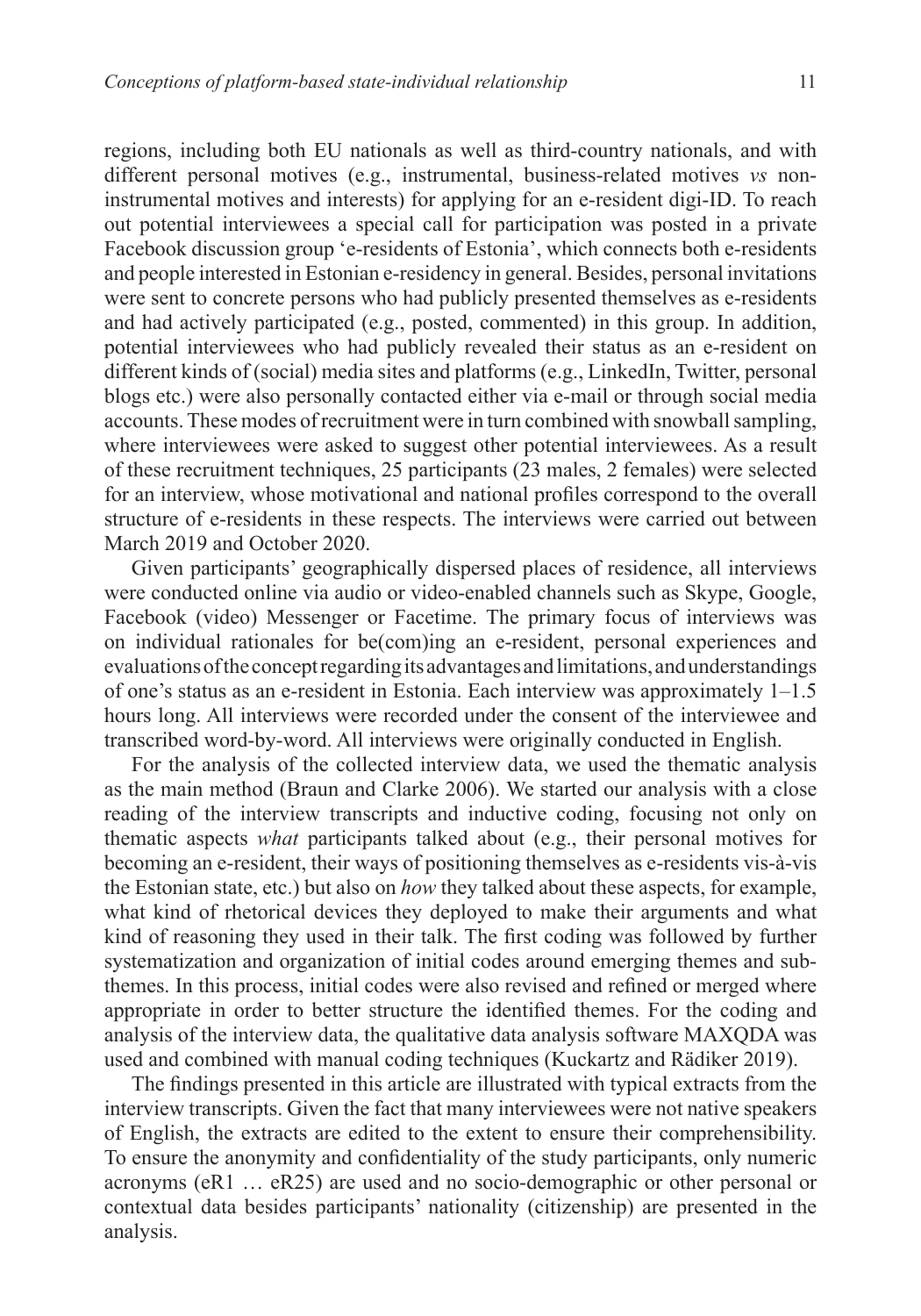## **6. Findings**

The ways in which interviewees described and construed e-residency from the perspective of the state-individual relationship revealed two broad and essentially contrasting views, which we present and comment in the following.

### *6.1. E-residency as a 'service-based involvement' in a state*

In accordance with the discursive positioning of the Estonian e-residency programme as a 'platform' (e-Residency 2.0 2018), interviewees also regularly spoke of e-residency in terms of a 'service platform' or as a 'service' itself. As a participant summed it up: "Digital residency – it's basically a service that a country gives to you" (eR1 Russian).

Regarded as a 'service platform', participants described the e-residency programme to function as a 'gateway' and as an 'one-stop-shop' through which to access either public or private e-services mainly needed for one's commercial activities. Moreover, as a 'gateway' it was further expected, especially in the case of e-residents from the so-called third countries, to facilitate their access to the EU market and international banking and financial services, and not just to Estonian e-services or business environment *per se*. In this way, e-residency was expected to compensate the restrictions of (physical) cross-border mobility or restricted access to commercial e-services related to one's nationality and/or residency. For example, as interviewees from African (but also from other non-EU) countries explained this:

I suppose e-residency is more interesting for Africans than for Europeans, because to access European market is easy for European citizens and they don't need e-residency to get into that market. But for Africans it would be more interesting because they can't access European market without being citizens and even without being physically in Europe (eR17 Algerian).

The purpose of e-residency is to help Africans to overcome the barrier with the African passport and to get an e-passport in order to make business as the French, the Belgian and the Estonians do (eR 22 Tunisian).

The instrumental essence of e-residency was likewise revealed from the ways in which interviewees frequently referred to it as a 'tool' or a 'product', or explained e-residency through its functional affordances as well as limitations, like in the extracts below:

> You cannot do anything else [with it], it's just for business. (eR14 Ivorian). It's just a way to sign documents in another country (eR18 Egyptian).

To further exemplify their understandings and personal experiences of e-residency as a 'service platform', several interviewees drew parallels with commercial digital platforms or applications that they regularly use – mainly in order to highlight their expectations for further convenience or easiness of access, as in the following example: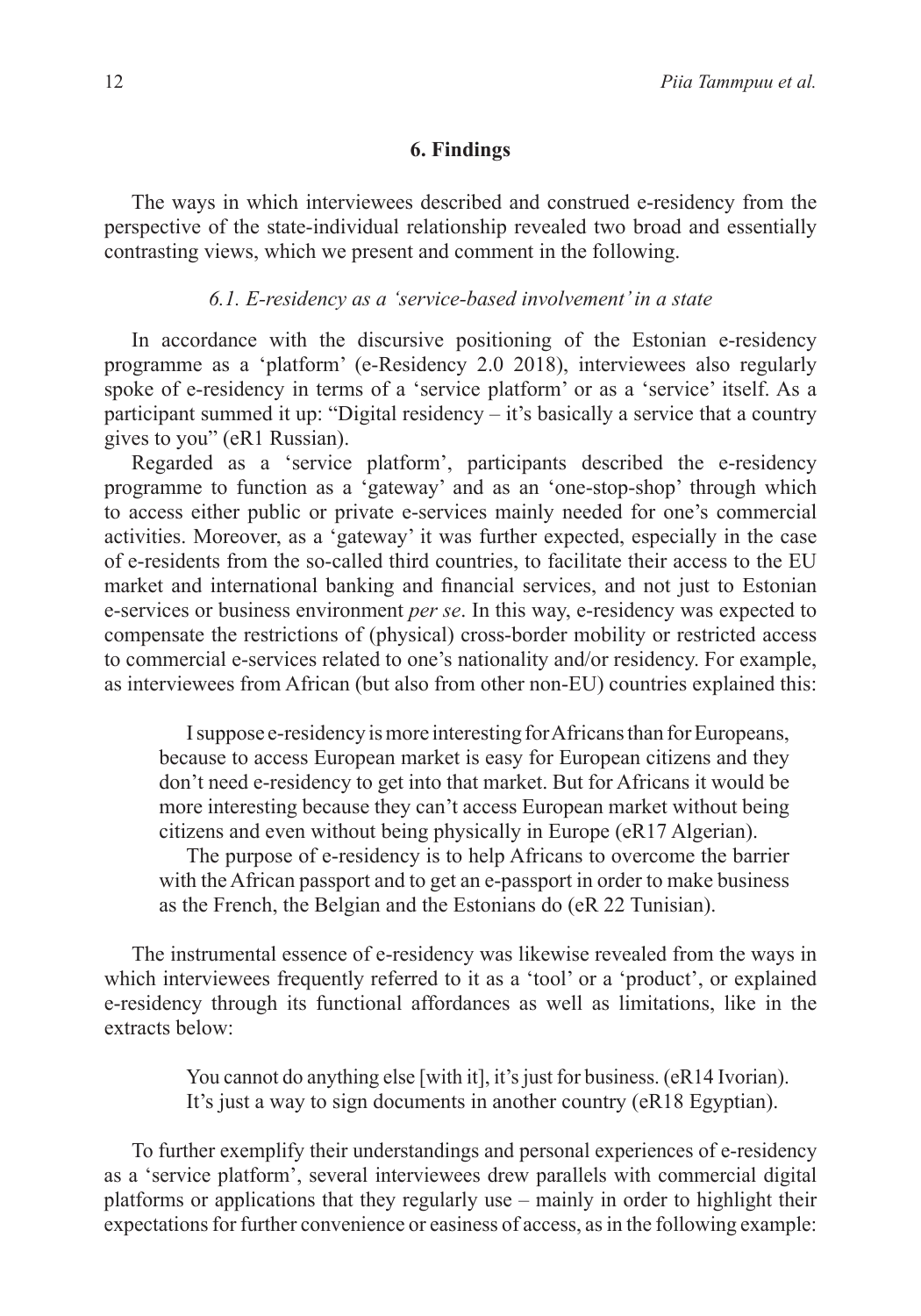Things could be much easier and maybe that card [the e-resident's digi-ID] could just be abolished. […] It could be easy as like opening a Facebook or a Twitter account (eR5 Turkish).

The relationship between the Estonian state and e-residents was accordingly understood as that between a service provider and customers of the service. As a participant explained this based on an analogy with Google as a service platform:

If you register your account at Google just to get some Google docs, this is the same relationship: you just pay them, and you get something back. Like they say: "Here are the list of our services you can use." Likewise, the government figures it out: "Okay, we can give some services to other people." It is just like a company that offers some services (eR1 Russian).

Hence, the Estonian government behind the e-residency programme was perceived to perform as any other market actor – or as an interviewee phrased it: "Basically, it's doing government like a business" (eR23 Rwandan).

Therefore, when asked about their entitlements as e-residents, some interviewees expressed certain indecision or unreason. For instance, as an interview responded, again by appealing to an analogy with commercial service platforms, in the case of e-residency one could rather speak of 'the terms of service' rather than of rights or entitlements:

It is hard to tell [what are the rights of e-residents] because usually when you are in a business, you don't have rights – you just have terms of service, you pay for something and the company gives you back the service (eR1 Russian).

The main duty that e-residents as 'customers' of such a 'service' were admitted having concerned mainly formal obligation to abide by Estonia's laws and regulations, including paying taxes, if required, in accordance with these regulations. Thus, seen from that perspective, the relationship between the Estonian state as the primary owner and manager of the e-residency platform and e-residents as customers was perceived to be mainly transactional and service-based without special moral commitments, emotional attachments or 'deeper' involvement in the Estonian state or society.

Moreover, the view of e-residency as a transactional service-based involvement in a state appeared to be framed and shaped by broader understandings of the stateindividual relationship as being formed and flexibly re-formed, if necessary, on the basis of instrumental considerations. For example, as an interviewee suggested when asked to share his opinion about the future prospects of the concept – not only could other states start offering a similar 'service' such as the Estonian e-residency, but people could also choose their residency on a 'service-basis', that is, according to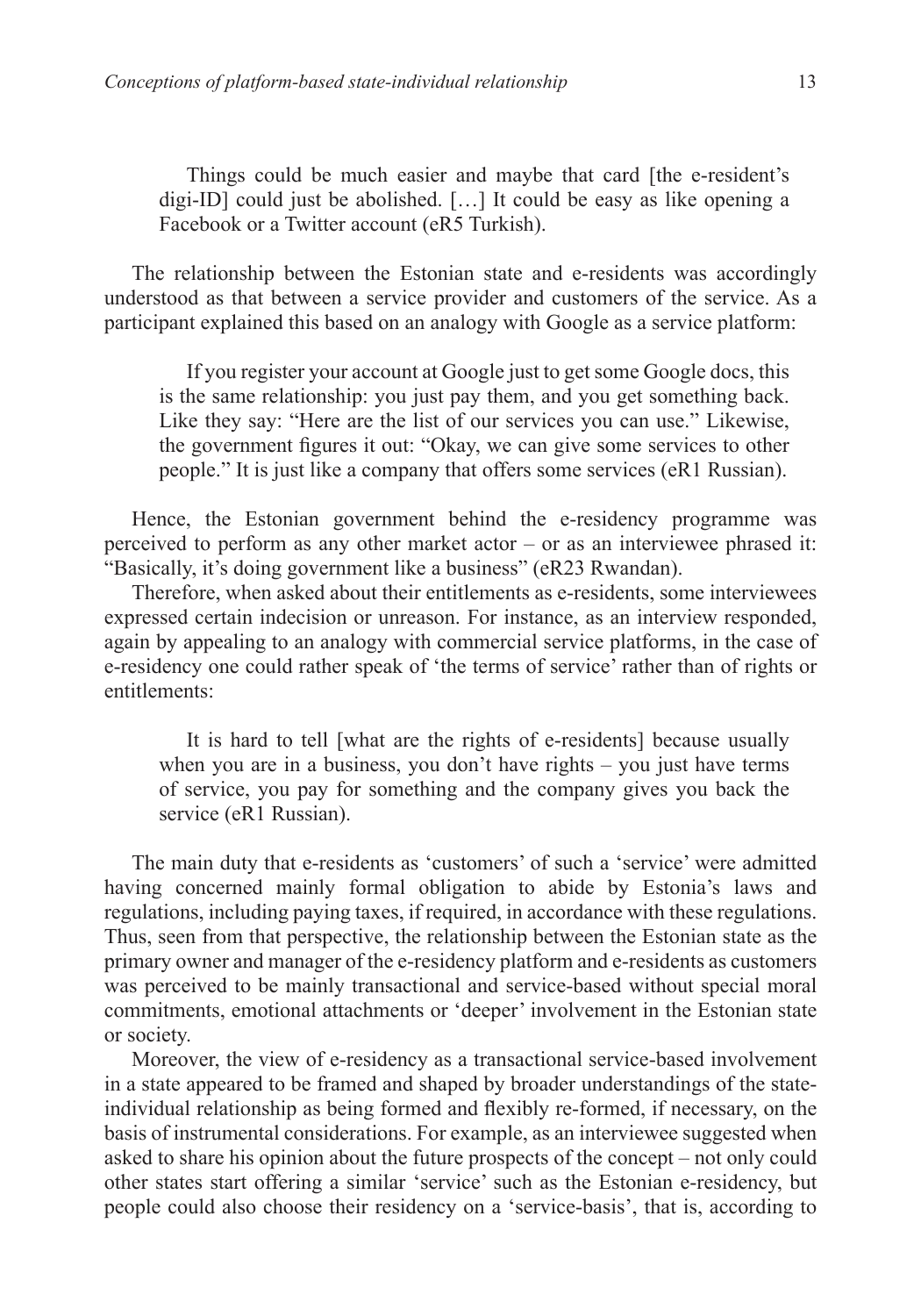their changing needs and preferences, similarly to how they are used to navigate between commercial digital service platforms:

In the best case, [in the future] every country will offer e-residency and physical residency as a service, and people will freely move around and choose between various offers and combinations that suit them best – just like when buying stuff online. (eR12 Russian)

Such perceptions and personal modes of construing e-residency, which indicate a highly individualised and commodified, customer-and-service-based relationship with a state, largely align with and echo the ideas of 'the government as a platform' (O'Reilly 2011) and 'the country-as-a-service' (Kotka 2016), which have originally inspired the conceptualisation of Estonian e-residency. At the same time, such imaginations of a 'pick-and-choose relationship' with a state (or states) also appear to be influenced by existing articulations of instrumental citizenship (Joppke 2018), whereby individuals seek to obtain citizenship status and passports of certain countries in order to optimize their cross-border opportunities for work, entrepreneurship or travel. In this respect, several interviewees also put forward the EU citizenship as a political and economic ideal, regarding the freedom of movement and residence between the EU countries. By offering the opportunities of virtual mobility and digitally enabled remote access to the EU market and digital services, Estonian e-residency was thus expected to function as a kind of digital version of the EU passport.

# *6.2. E-residency as a mode of (digital) belonging in a state*

Apart from the view of e-residency as a 'service' or a 'service platform', interviewees' personal experiences and reflections also revealed an alternative understanding of e-residency – namely, as a mode of (digital) transnational belonging in a state. What was highlighted in those instances was rather the digital inclusion and membership in the Estonian state obtained through one's official status of an e-resident and described, for example, in terms of one's 'digital nationality' or 'digital citizenship'. The following extract, which clarifies an interviewee's personal motives for becoming an e-resident, pointedly demonstrates such a point of view:

I found it really cool that a country was so welcoming and would say: "Ok, if you want to be an additional type of citizen […], you are more than welcome. You don't have the same exact rights and you can't vote but you can create a company and do things for the country." So, it was a kind of mix of e-residency and e-citizenship in the beginning, and I found it very attractive because it was very welcoming (eR6 French).

A distinctive characteristic attributed to e-residency as a novel mode of digital citizenship concerned especially its perceived openness and inclusiveness, which were seen to be rather exceptional in the current 'age of restrictionism' (Shachar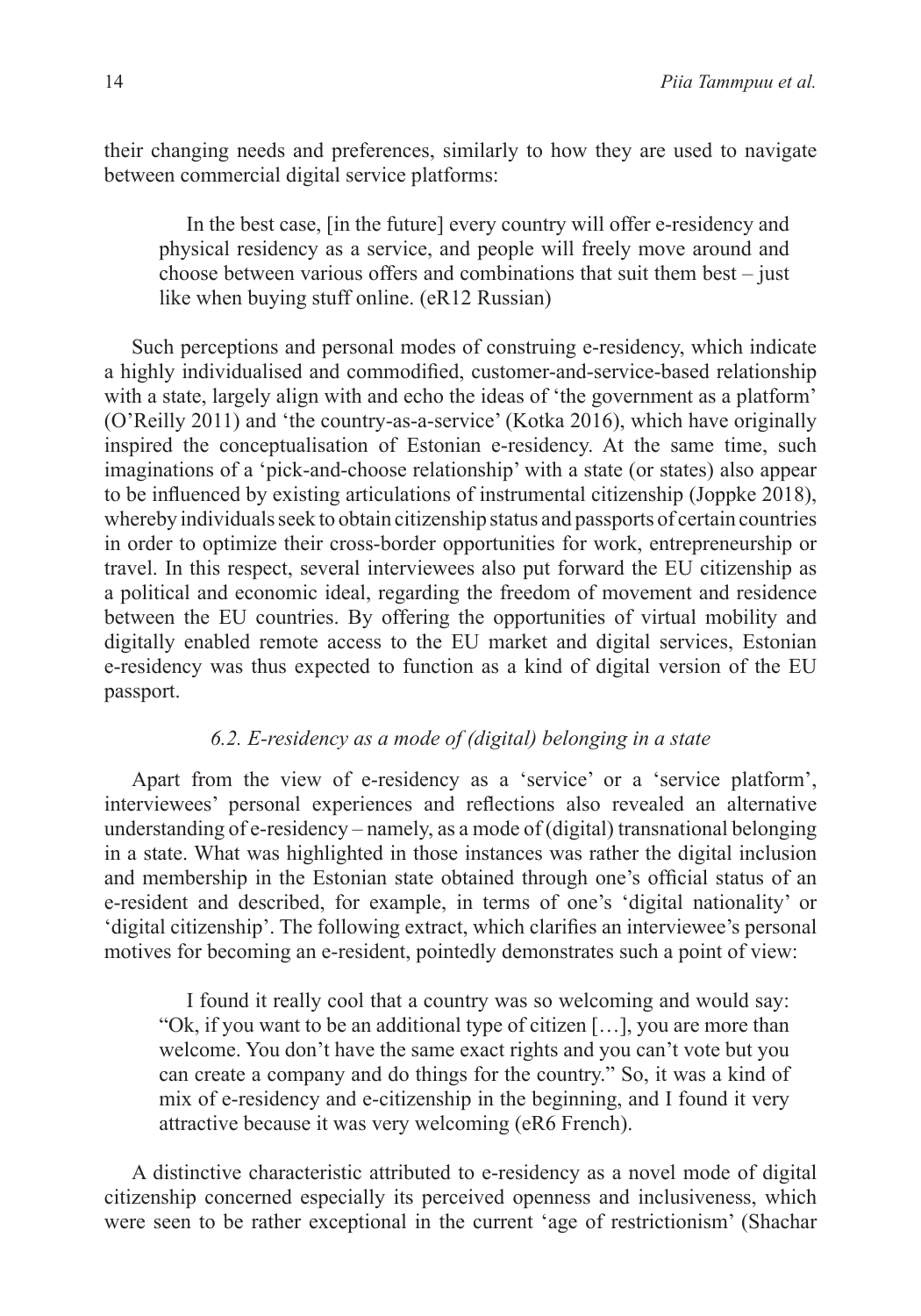2018), characterized by states' restrictive migration and citizenship policies. As a participant who presented himself as a 'fan of e-residency' explained this:

I just liked the idea and wanted to support it – the fact that it is a novel way of looking at citizenship. [...] There is a country that wants to make you a citizen of the digital country or digital world. [...] In a world where everybody is trying to close the bar and stay out, there is a country saying everybody is welcome. Yeah, that's a nice message (eR10 Belgian).

The metaphoric description of e-residency as an 'open door' to the country, suggested by an interviewee (eR5 Turkish), also serves here as another example illustrating the highly appreciated digital inclusiveness of the concept.

In this respect, the access granted e-residency was perceived and described in a broader sense as an 'access' to Estonia as a country. Accordingly, e-residency was also characterised in these instances as a 'digital means of participating in society' (eR8 German) rather than a means for merely accessing certain e-services.

Even if interviewees' personal motives for joining the e-residency programme had been affected by its practical benefits, their decisions to become e-residents in Estonia appeared to be value-driven at once and thus shaped by the perceived societal values and norms of the country in general, for example such as democratic and transparent governance, the rule of law, digital innovativeness, etc., as shown in the examples below:

I heard that Dubai is going to have its e-residency programme, but it never excited me because I don't have any connection with Dubai morally and according to other values that I have. I have values of Estonia. So, it was a motivating thing (eR5 Turkish).

I go to Estonia [for e-residency] because I like the vision of the country. I think that this vision can help me to achieve my personal goals in a different way. So, I'm aligning with that (eR13 Senegal).

Hence, unlike the view of merely signing up for a 'service', be(com)ing an e-resident was supposed to involve or create certain 'connectedness' with the (Estonian) state as a whole:

It doesn't feel like you are creating an account with the company. It feels like there is a country which accepts you as an e-resident. So, you feel connected in a way (eR10 Belgian).

Interviewees' personal stories gave indeed evidence of multiple ways in which e-residents could feel themselves 'connected' with the Estonian state. For instance, in addition to learning about Estonian country and society, several interviewees had started or planned to visit Estonia after becoming e-residents, with some also having decided to move to Estonia and thus to become residents there – that means, in accordance to separate regulations concerning the right of entry and residency in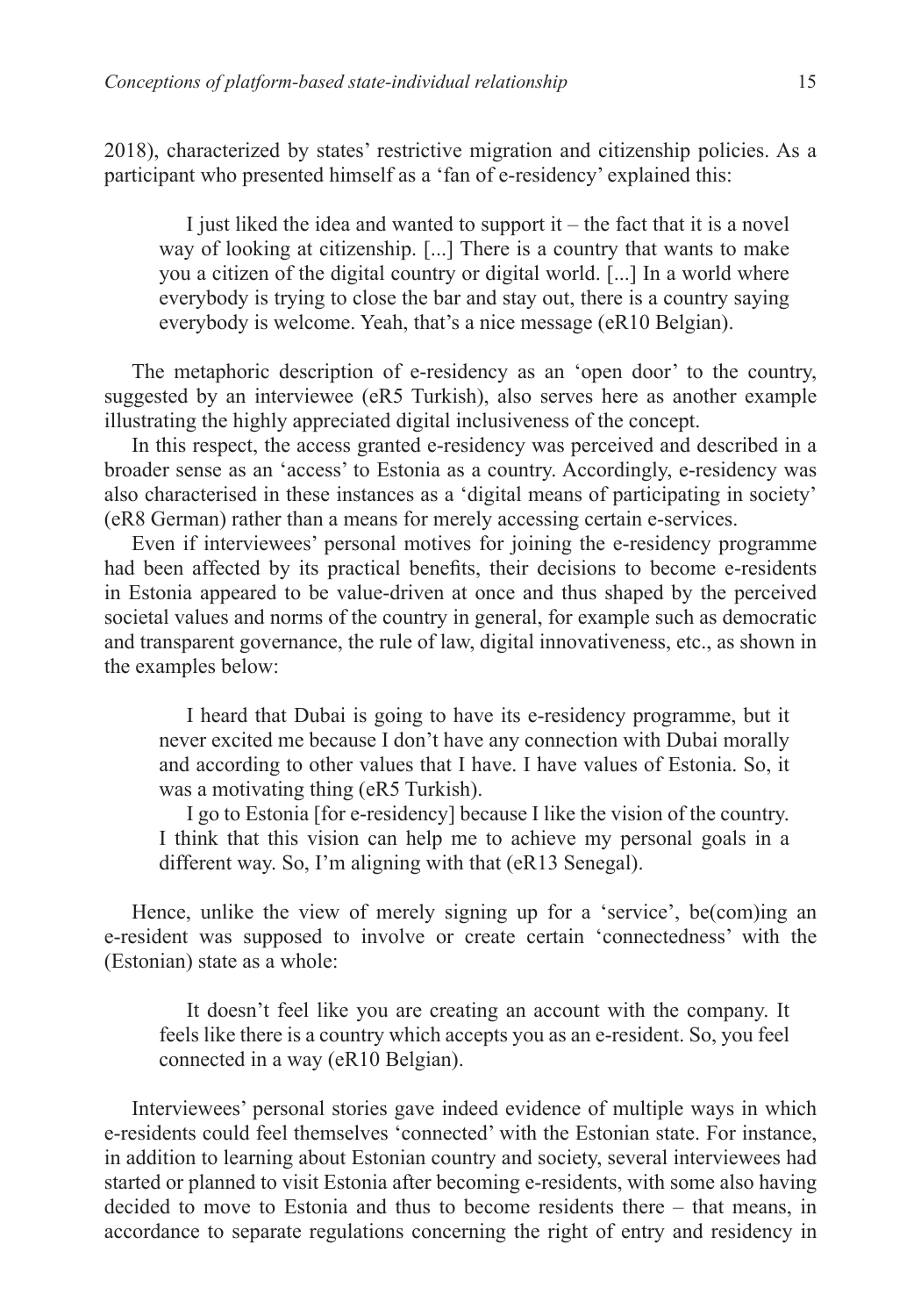Estonia. Also, as an interviewee noted, without being physically in Estonia does not hinder him, as an e-resident, still being *in* Estonia:

Being an e-resident doesn't prevent you from being in Estonia. Anytime I connect my ID-card to my computer, anytime I do something under […] my Estonian company, anytime I sign a document [...] – I am in Estonia in my computer. My computer can be anywhere, but it's a window to Tallinn [the capital of Estonia] (eR6 French).

Besides their own personal endeavours to build connections with Estonia, the Estonian state was likewise expected, according to some interviewees, to be 'more emotional' – for example, by making efforts to involve e-residents in national celebrations and thus strengthen their sense of belonging to Estonia.

Thus, contrary to the view of themselves merely as 'customers', e-residents were rather considered as officially accepted 'digital members' of the Estonian state. As such, e-residents were also suggested to have more substantial obligations or commitments besides their formal duties, for example such as to actively 'advocate' the e-residency programme and the vision behind it, and not to corrupt the reputation of the country by misusing their e-resident's digi-IDs:

An important obligation it gives to a person who receives that status is to behave in a way that it can keep the deal, the Estonian national dignity high (eR9 Armenian).

The essential difference between these alternative approaches to e-residency and being an e-resident in a country was pointedly summarised by an interviewee who suggested a parallel with the ways migrants choose to connect with or disconnect from their host countries:

As a migrant you always have a choice. You either try to blend in, to fit in, you try to adapt and become a local or you live a very separate life. The same goes for e-residents – some of them never choose to be interested in Estonia as a country or as a nation and some of them make a different choice. […] e-residents can be part of Estonia or they can be just consumers of the services (eR12 Russian).

However, as this parallel also indicates, irrespective of which ways e-residents were regarded to be 'connected' with the Estonian state, that is, either as 'customers' or as 'digital members', these modes were supposed to result mainly from individual choices. In this regard, the ways of construing e-residency from the perspective of state-individual relationship can also be seen as personal adjustments and responses to the different discursive positioning and rhetoric used in the strategic policy documents and marketing communication of the e-residency programme (e-Residency 2.0 2018, Tammpuu and Masso 2018), which we commented earlier in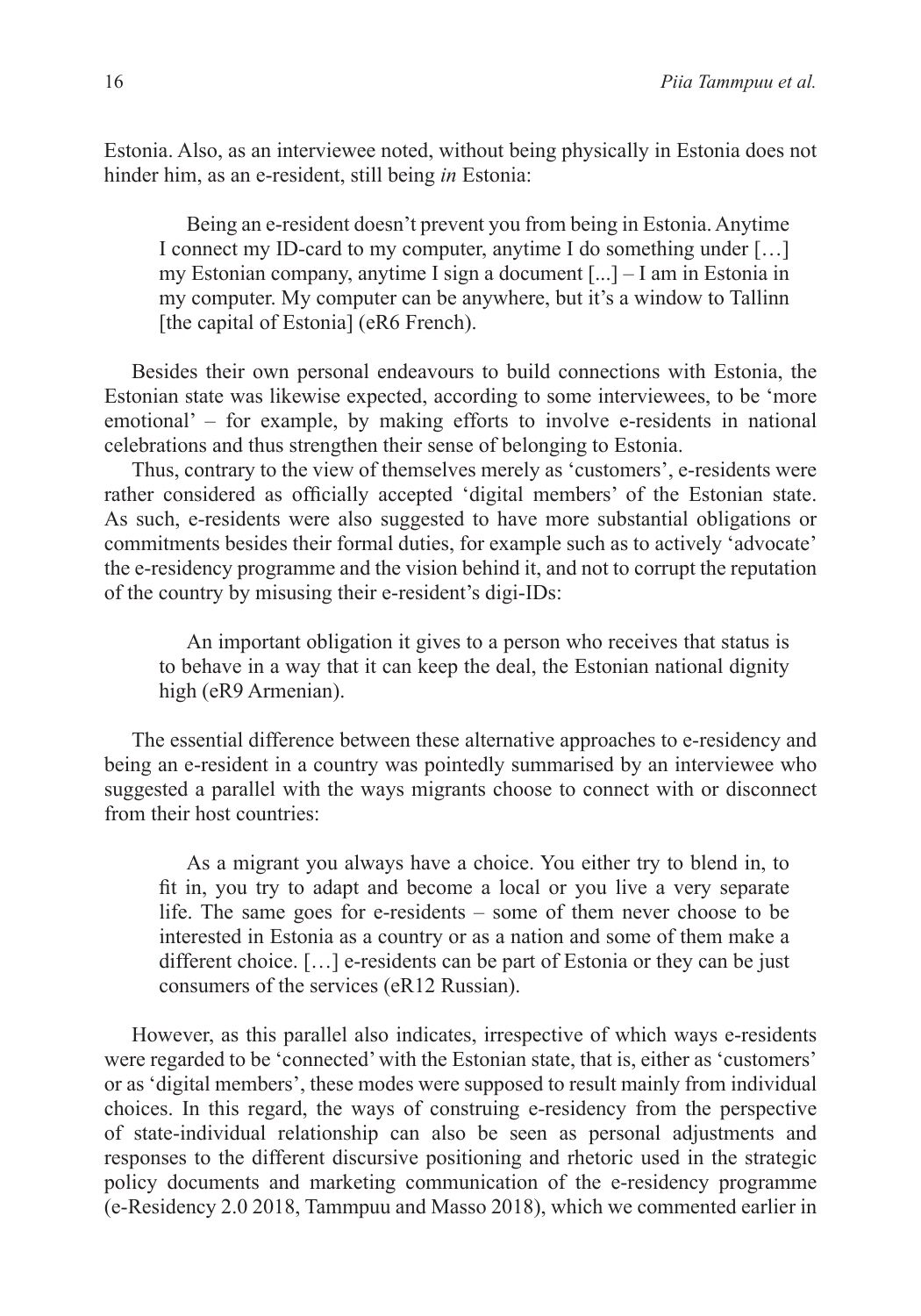this paper. In other words, e-residents also appear to align with and contest, select and mix the variety of references and rhetoric they are exposed to in order to personally make sense of the concept and its implications.

### **7. Conclusions**

In this paper, we examined how government-supported digital ID systems, conceived and developed as 'platforms', can lead to new conceptions of platformbased state-individual relationship. Drawing on the concept of platformization (Poell et al. 2019) and using the example of Estonian e-residency as a novel kind of digital ID platform launched by the Estonian government and specifically targeted to foreign nationals and non-residents of the country, we explored the ways in which the persons issued an e-resident digi-ID by the Estonian state construe the concept of e-residency from the perspective of state-individual relationship.

As Lyon (2009) has argued, new kinds of IDs introduced by governments should not only be seen as 'products of', but also as 'agents of' the changing conceptions of what it means to be a citizen in a state. Likewise, the development of governmentsupported digital ID systems as 'platforms' has been claimed to reshape the interactions and relations between the state and citizens, as well as the ways in which the roles of the state and the citizen are understood and imagined (Chaudhuri 2021, Chaudhuri and König 2018, Masiero and Shakthi 2020, Sarkar 2014). Accordingly, the initiative by the Estonian government to start issuing a digital ID credential, the e-resident digi-ID, to foreign nationals in order to provide them access to Estonian public and private e-services via a digital ID platform can be seen as indicative of the potential forms that state-individual relationship may take in the contemporary platform societies.

The findings of this study reveal alternative ways of construing e-residency from the perspective of platform-based state-individual relationship. On the one hand, the view of e-residency as a government-managed 'service platform' denote a transactional service-based relationship with the Estonian state for e-residents. Here, be(com)ing an e-resident is based on similar instrumental rationales common to the ways in which individuals strategically seek to acquire multiple passports, or other state-issued IDs, in order to maximize their socio-economic opportunities across state borders and compensate the deficiencies related to their original nationality and/ or place of residence (Harpaz and Mateo 2019, Ong 1999). Accordingly, seen to serve as an e-passport, the e-resident digi-ID is mainly obtained in order to get access to certain digital services and markets. Besides, the perceptions of e-residency as a transactional service-based relationship with a state appear to be influenced by e-residents' engagements with various digital commercial platforms which serve here as significant reference points in shaping their experiences as 'customers' of the e-residency platform, as well as their expectations towards the Estonian state as 'the manager of the platform'.

On the other hand, our findings also indicate the potential of e-residency to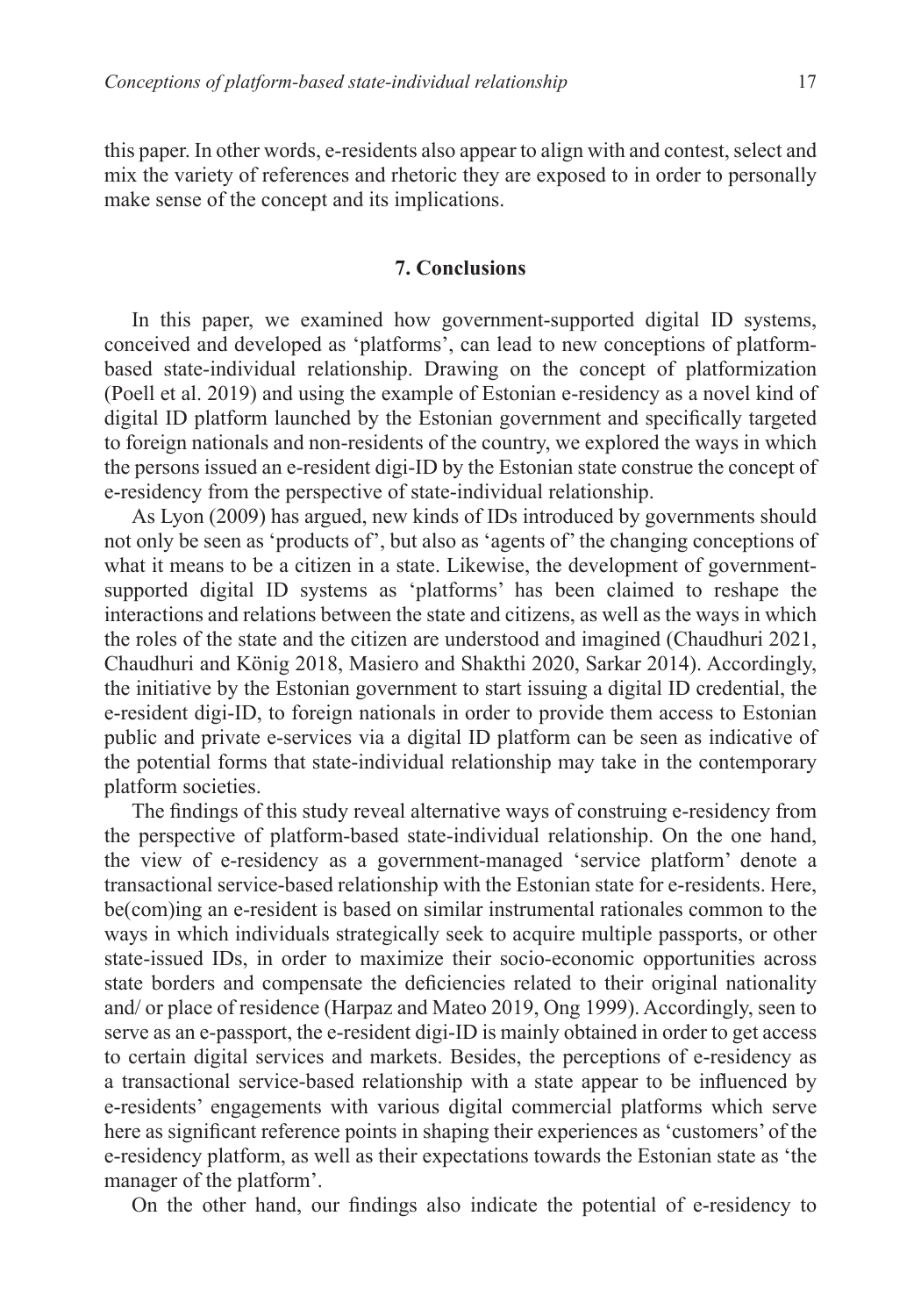create a sense of belonging among e-residents and add an affective dimension into the ways in which they perceive themselves as 'digitally connected' with the Estonian state through their status as electronic residents in Estonia. Hence, as our study shows, in contrast to the transactional rationale underlying the servicebased approach to e-residency, being an electronic resident can also imply a valuebased opt-in 'digital membership' in a state, and thus serve as a basis for collective identification and transnational belonging. Nevertheless, instead of suggesting these alternative positions to exist as mutually exclusive, we would rather consider them as potentialities which characterise the essentially different, yet in practice also intertwined dimensions that the concept of e-residency involves from the perspective of state-individual relationship.

The above-described alternative approaches to e-residency also indicate the changing perceptions of the state. On the one hand, the Estonian government is seen to represent here a state that performs as an active 'market actor' in the platform society by introducing its digital services and solutions to a global digital market. Yet, at the same time, the digital state also remains to be perceived as a 'membership organisation', which can purposely extend its membership beyond its territorial borders through its digital ID infrastructure and services, as well as through its communal values and suggested visions of a 'borderless digital state'.

### **Acknowledgements**

We would like to thank all the interviewees who took part in our study. The interviews analysed in this article have been conducted by the members of Data Lab, at Ragnar Nurkse Department of Innovation and Governance, Tallinn University of Technology. We thank Rahi Patra and Tsagana Badmajeva for conducting some of the interviews used in this article. This work has been supported by the European Commission through the H2020 project Finest Twins (grant No. 856602) and developmental program ASTRA of Tallinn University of Technology for years 2016–2022 (2014-2020.4.01.16-0032).

Addresses:

Piia Tammpuu

Institute of Social Studies University of Tartu Lossi 36 Tartu 51003, Estonia

Ragnar Nurkse Department of Innovation and Governance Tallinn University of Technology Akadeemia 3 Tallinn 12616, Estonia E-mail: piia.tammpuu@gmail.com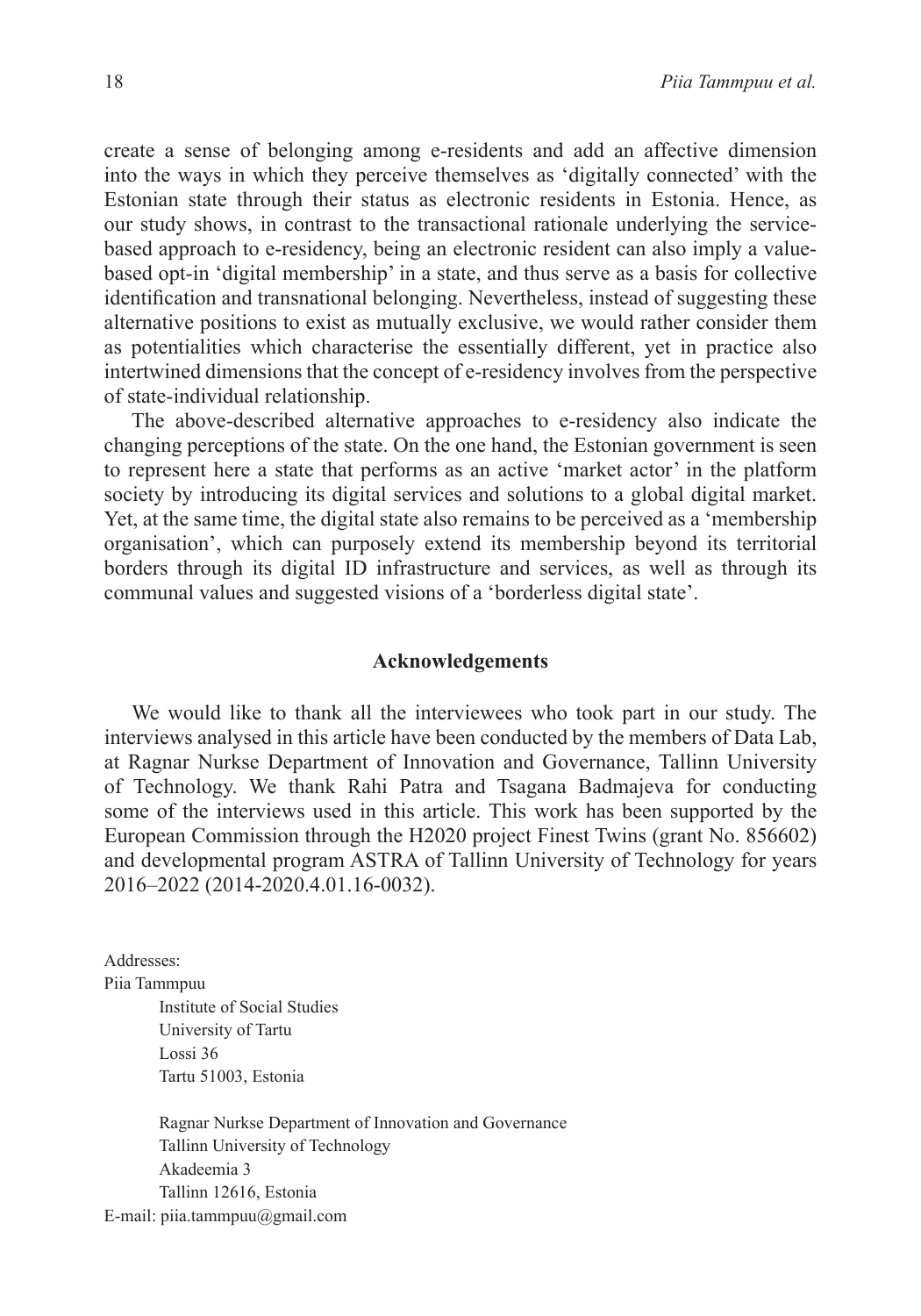#### Anu Masso

Ragnar Nurkse Department of Innovation and Governance Smart City Center of Excellence (Finest Twins) Tallinn University of Technology Akadeemia 3 Tallinn 12616, Estonia

Institute of Social Studies University of Tartu Lossi 36 Tartu 51003, Estonia E-mail: anu.masso@taltech.ee

#### Mergime Ibrahimi

Smart City Center of Excellence (Finest Twins) Ragnar Nurkse Department of Innovation and Governance Tallinn University of Technology Akadeemia 3 Tallinn 12616, Estonia E-mail: mergime.ibrahimi@taltech.ee

#### Tam Abaku

Ragnar Nurkse Department of Innovation and Governance Tallinn University of Technology Akadeemia 3 Tallinn 12616, Estonia E-mail: tam.abaku@gmail.com

### **References**

- Bauböck, Rainer, ed. (2018) *Debating transformations of national citizenship.* Cham: Springer International Publishing.
- Bhatia, Amiya and Jacqueline Bhabha (2017) "India's Aadhaar scheme and the promise of inclusive social protection". *Oxford Development Studies* 45, 1, 64–79.
- Braun, Virgina and Victoria Clarke (2006) "Using thematic analysis in psychology". *Qualitative Research in Psychology* 3, 2, 77–101.
- Caplan, Jane and John Torpey, eds. (2001) Documenting individual identity: the development of state practices in the modern world. Princeton University Press.
- Chaudhuri, Bidisha (2021) "Distant, opaque and seamful: seeing the state through the workings of Aadhaar in India". *Information Technology for Development* 27, 1, 37–49.
- Chaudhuri, Bidisha and Lion König (2018) "The Aadhaar scheme: a cornerstone of a new citizenship regime in India?". *Contemporary South Asia* 26, 2, 127–142.
- Chhotray, Vasudha and Fiona McConnell (2018) "Certifications of citizenship: the history, politics and materiality of identity documents in South Asian states and diasporas". *Contemporary South Asia* 26, 2, 111–126.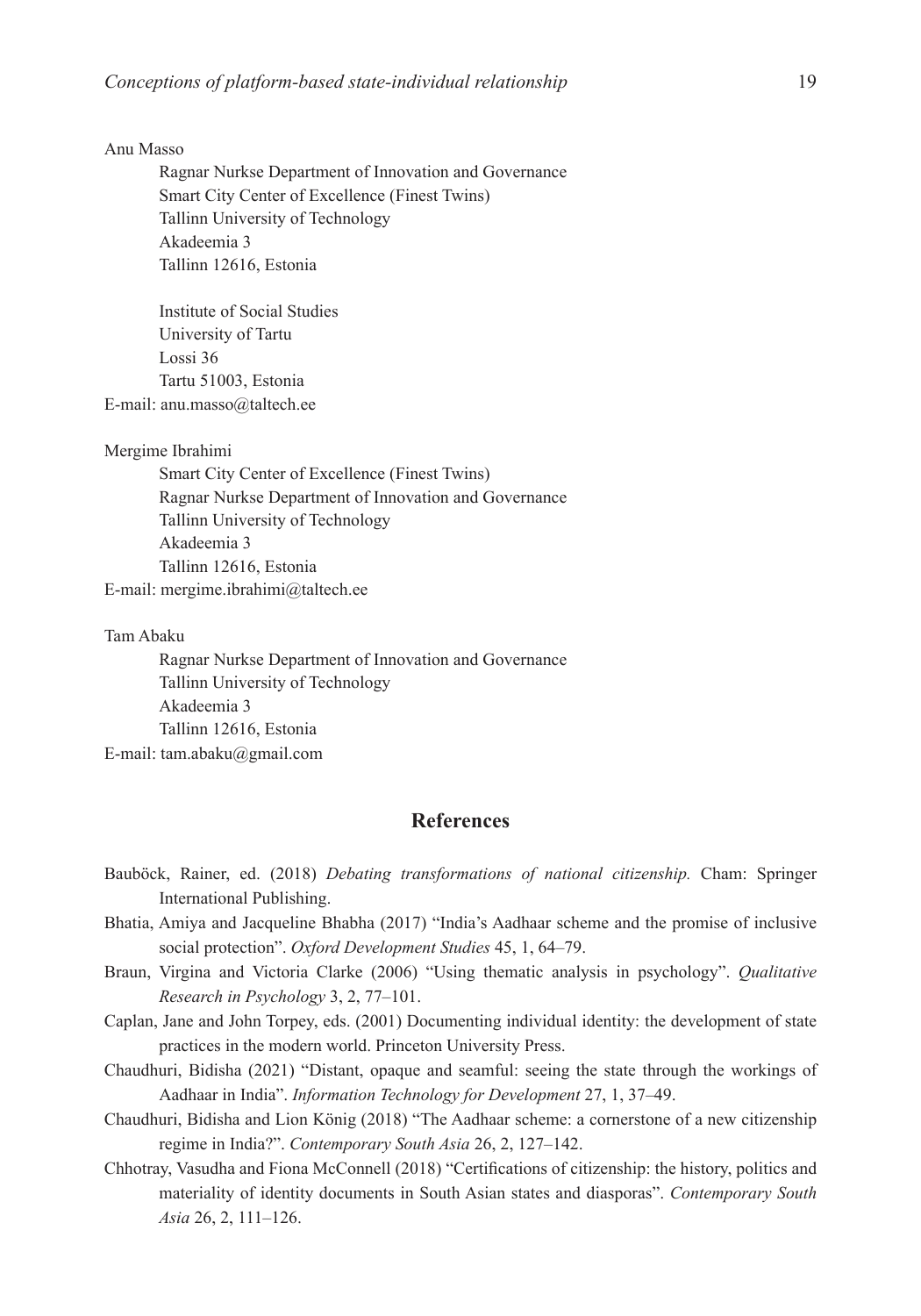- Cottrell Studemeyer, Catherine (2015) "Geographies of flexible citizenship". *Geography Compass*  9/10, 565–576.
- De Filippi, Primavera (2018) "Citizenship in the era of blockchain-based virtual nations". In: Rainer Bauböck, ed. *Debating transformations of national citizenship*, 267–277. Cham: Springer International Publishing.
- De Kloet, Jeroen, Thomas Poell, Zeng Guohua, and Chow Yiu Fai (2019) "The platformization of Chinese society: infrastructure, governance, and practice". *Chinese Journal of Communication* 12, 3, 249–256.
- Drechsler, Wolfgang (2018) "Pathfinder: e-Estonia as the β-version". *eJournal of eDemocracy & Open Government* 10, 2, 1–22.
- e-Residency 2.0. White Paper (2018) Available online at <https://s3.eu-central-1.amazonaws.com/ ereswhitepaper/e-Residency+2.0+white+paper+English.pdf>. Accessed on 15.05.2021.
- Factsheet on e-Residency (2017) Available online at <https://e-resident.gov.ee/wp-content/ uploads/2017/03/Facts\_A4\_v03\_E-Residency.pdf>. Accessed on 15.05.2021.
- Gelb, Alan and Anna Diofasi Metz (2018) *Identification revolution: can digital ID be harnessed for development.* Center for Global Development.
- Hammar, Amanda (2018) "Certifications of citizenship: reflections through an African lens". *Contemporary South Asia* 26, 2, 238–246.
- Harpaz, Yossi and Pablo Mateo (2019) "Strategic citizenship: negotiating membership in the age of dual nationality". *Journal of Ethnic and Migration Studies* 45, 6, 843–857.
- Joppke, Christian (2019) "The instrumental turn of citizenship". *Journal of Ethnic and Migration Studies* 45, 6, 858–878.
- Kalvet, Tarmo (2012) "Innovation: a factor explaining e-government success in Estonia". *Electronic Government: An International Journal* 9, 2, 142–157.
- Kattel, Rainer and Ines Mergel (2019) "Estonia's digital transformation: mission mystique and the hiding hand". In Mallory E. Copton and Paul Hart, eds. *Great policy successes*, 143–160. Oxford: Oxford University Press.
- Kellerman, Aaron (2016) *Daily spatial mobilities: physical and virtual.* London and New York: Routledge.
- Kerikmäe, Tanel and Sandra Särav (2015) "Legal impediments in the EU to new technologies in the example of e-residency". *Baltic Journal of Law & Politics* 8, 2, 71–90.
- Kotka, Taavi (2016) "Country as a service: Estonia's new model". *Computerworld,* May 18, 2016.
- Kotka, Taavi, Carlos Ivan Vargas Alvarez del Castillo, and Kaspar Korjus (2015) "Estonian e-residency: redefining the nation-state in the digital era". *Cyber Studies Programme Working Paper Series* 3. University of Oxford.
- Kuckartz, Udo and Stefan Rädiker (2019) *Analyzing qualitative data with MAXQDA: text, audio, and video*. Cham: Springer International Publishing.
- Lips, A. Miriam B. (2013) "Reconstructing, attributing and fixating citizen identities in digital-era government". *Media, Culture & Society* 35, 1, 61–70.
- Lyon, David (2009) *Identifying citizens: ID cards as surveillance*. Malden, MA and Cambridge, UK: Polity Press.
- Martin, Aaron and Linnet Taylor (2021) "Exclusion and inclusion in identification: regulation, displacement and data justice". *Information Technology for Development* 27, 1, 50–66.
- Masiero, Silvia and S. Shakthi (2020) "Grappling with Aadhaar: biometrics, social identity and the Indian state". *South Asia Multidisciplinary Academic Journal* 23, 1–9.